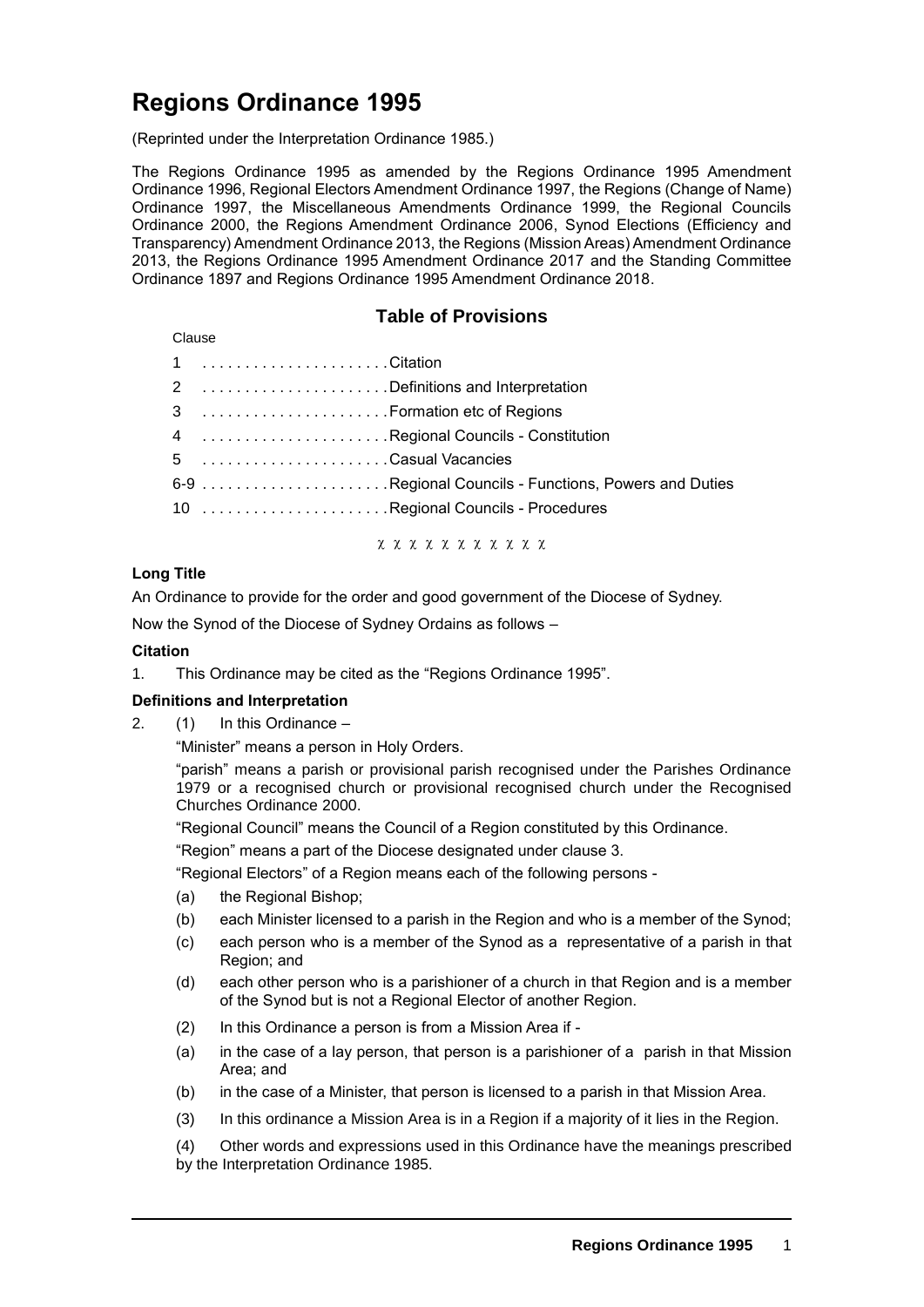# **Formation etc of Region**

3. (1) Regions are created or abolished and regional boundaries are determined or altered by the Archbishop.

- (2) Each Region has the name determined or altered by the Archbishop.
- (3) Each Region has a Regional Council.

(4) Upon the change of the name of a Region, each ordinance referring to the Region and to the Regional Council of that Region is taken to have been changed and in any reprint of that ordinance the Diocesan Secretary is authorised to print the new name of the Region or its Regional Council, as the case may be, in the place of the former name.

#### **Regional Councils – Constitution**

- 4. (1) A Regional Council consists of
	- (a) the Regional Bishop;
	- (b) 1 lay person from each Mission Area in the Region elected by the Regional Electors of that Region;
	- (c) 1 minister from each Mission Area in the Region elected by the Regional Electors of that Region; and
	- (d) if the total number of persons that may be elected under paragraphs (b) and (c) is less than 12, such additional persons appointed by the Regional Council as would bring to 12 the total number of persons who may be elected or appointed under paragraphs (b), (c) and (d).

(2) The election of the members of a Regional Council referred to in paragraphs (1)(b) and (c) must be held during the first ordinary session of each Synod and, subject to this Ordinance, such persons hold office until the first day of the first ordinary session of the next Synod.

(2A) Any additional persons appointed under paragraph 1(d) should comprise both lay persons and ministers from Mission Areas in the Region.

(3) A person is not eligible to be elected to a Regional Council if that person is an insolvent under administration.

(4) If a new Region is created after the date this Ordinance commences, the election of the persons referred to paragraphs  $(1)(b)$  and  $(c)$  is to be conducted –

- (a) during the next ordinary session of the Synod, or
- (b) by postal ballot conducted under the previous form of the Synod Elections Ordinance 2000 provided that –
	- (i) a notice of the election under rule 3.1 of the Schedule to the previous form of the Synod Elections Ordinance 2000 is to be sent as soon as practicable after the creation of that Region, and
	- (ii) the subsequent time frames for the election are to correspond to those that apply to a ballot held before the first appointed day of a session of the Synod.

Subject to this Ordinance the persons so elected hold office until the first day of the first ordinary session of the next Synod. For the purposes of this subclause, the previous form of the Synod Elections Ordinance 2000 is the form of that ordinance immediately before the Synod Elections (Efficiency and Transparency) Amendment Ordinance 2013 came into force.

An election under this clause is not invalid merely because a person entitled to vote was not given the opportunity of voting by reason of any accidental omission or any inadvertence.

#### **Casual Vacancies**

5. (1) A person who is a member of a Regional Council under paragraphs 4(1)(b) or (c) ceases to be a member –

- (a) if that person resigns;
- (b) if that person becomes insolvent under administration;
- (c) upon that person becoming incapable of acting by reason of mental illness or otherwise;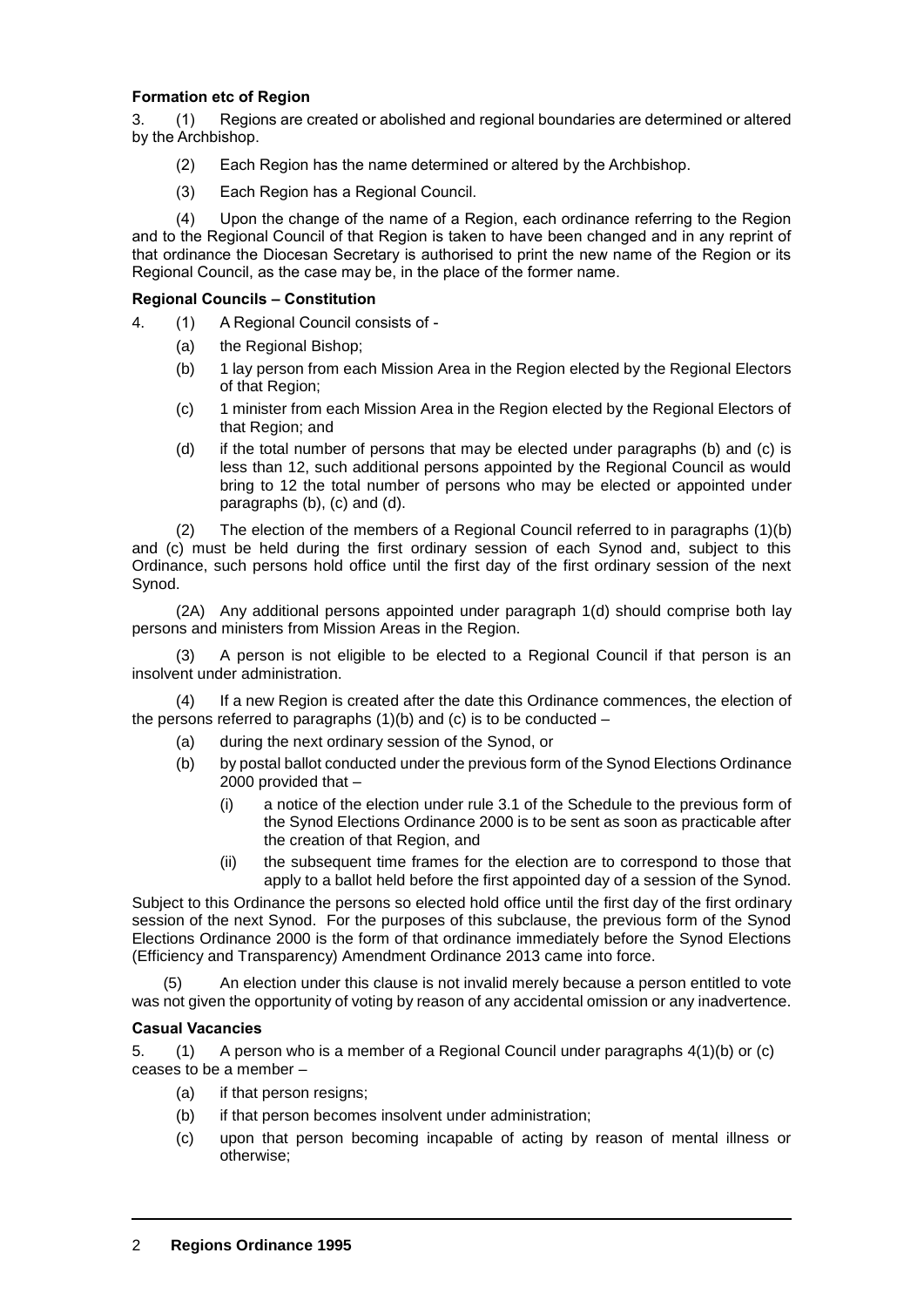- (d) if the person is absent from 3 successive meetings of the Regional Council without permission of the Regional Council; or
- (e) if that person ceases to be from a Mission Area in the Region, or
- (f) if that person commences being from a Mission Area in the Region different from the one at the time of his or her election and as a consequence there ceases to be at least 1 layperson and 1 Minister from each Mission Area in the Region elected as members of the Regional Council by the Regional Electors of the Region.

A person who ceases to be a member by paragraph (d) is, if otherwise qualified, eligible for reelection.

 $(1A)$  A person who is a member of the Regional Council under paragraph  $4(1)(d)$  ceases to be a member –

- (a) upon the occurrence of any of the events referred to in paragraphs  $5(1)(a)$ ,  $(b)$ ,  $(c)$ or (d); or
- (b) on the first day of the first ordinary session of the next Synod; or
- (c) if the Regional Council, by resolution specifying the reason therefor, revokes the election of that person.

A person who ceases to be a member by paragraph (b) is eligible for re-election.

(2) Casual vacancies that occur under subclause (1) may be filled by a resolution of the remaining members of the Regional Council. Subject to the other provisions of this clause, persons so appointed hold office until the first day of the first ordinary session of the next Synod.

(3) A Regional Council may carry on its business notwithstanding a vacancy in its membership.

# **Regional Councils – Purpose, Functions, Powers and Duties**

5A. The purpose of a Regional Council is to advance the purposes of the Anglican Church in the Diocese of Sydney by –

- (a) conceiving, planning, implementing and resourcing regional ministry strategies,
- (b) supporting the regional bishop in the leadership of the region,
- (c) undertaking the governance tasks delegated to it by Synod and Standing Committee, and
- (d) receiving and considering grant applications and distributing grant funding as available from time-to-time.
- 6. A Regional Council has the following general functions
	- (a) to carry out or assist in carrying out any resolutions passed by the Synod or the Standing Committee and referred to it for implementation;
	- (b) to develop ministry strategies in the Region;
	- (c) to assess applications for grants in the Region made or referred to it;
	- (d) to make grants or loans from money (consistent with any trusts on which that money may be held) available to it for distribution or for lending;
	- (e) to accept gifts and grants;
	- (f) to raise and expend money for any purpose connected with ministry in the Region;
	- (g) to employ persons for any purpose connected with ministry within the Region, and to dismiss any person so employed;
	- (h) to manage and control any endowment held for the Region as a whole;
	- (i) to discuss matters affecting the Region and to disseminate information in the Region;
	- (j) to make recommendations to the Archbishop about alterations to regional boundaries; and
	- (k) to exercise such other functions as the Synod or the Standing Committee may from time to time prescribe.
- 7. A Regional Council may exercise functions given to it by any ordinance, including
	- (a) the Nomination Ordinance 2006; and
	- (b) the Ordinance Procedure Ordinance 1973;